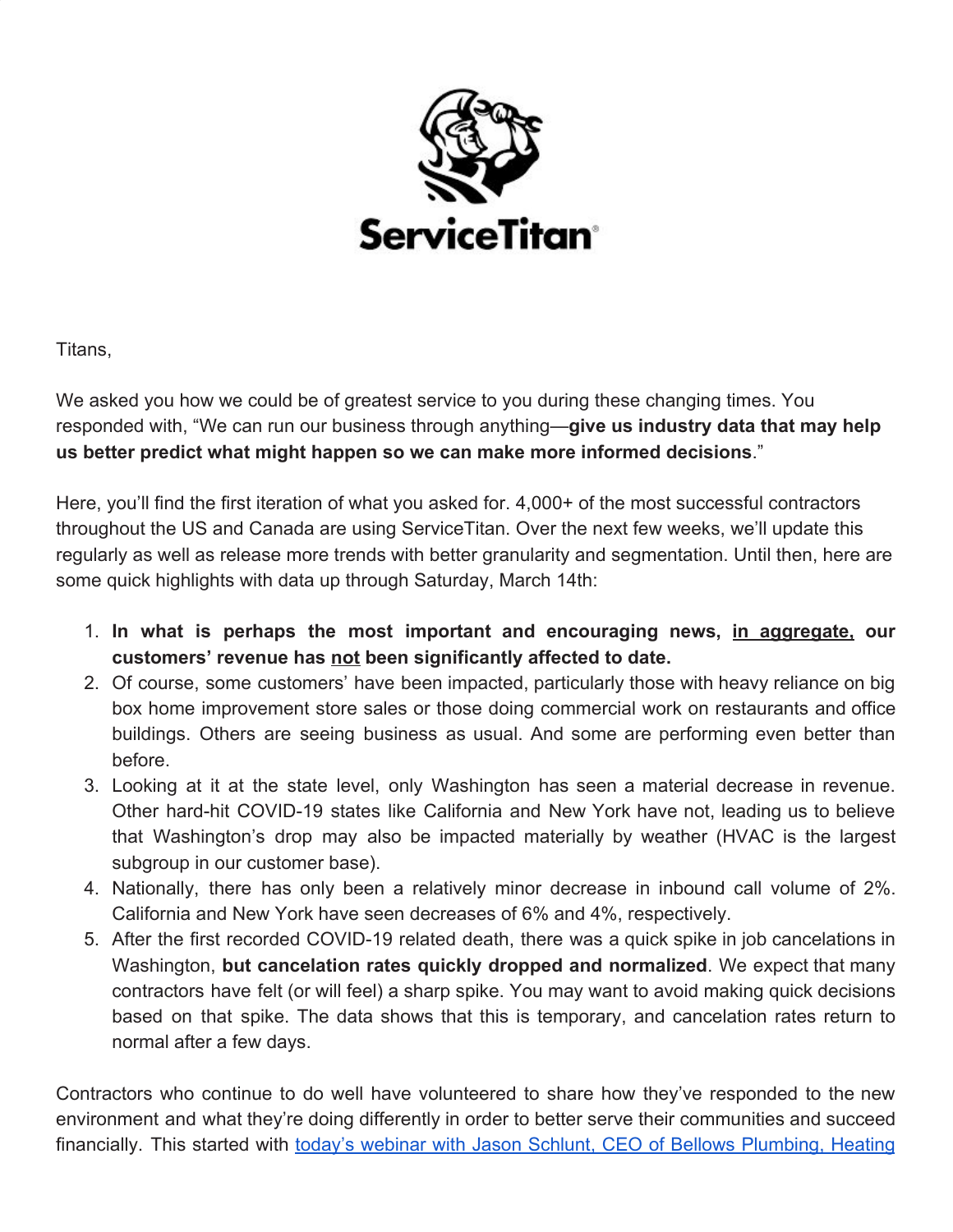[& Air](https://www.servicetitan.com/coronavirus/webinar-recap-jason-schlunt) in Marin, San Francisco, which is in complete lockdown.

Next week, we'll continue with a webinar with Aaron Gaynor of Ecoplumbers in Columbus, OH, who will talk about how he has adapted his leadership and operations to produce back-to-back record revenue weeks at scale on pace to hit \$18M annually growing ~50% YoY.

It has been inspiring to see the contracting community come together to help one another during these unfolding events. If you are willing to share your own experiences (both positive and negative) or if you have any suggestions for how we can be of greatest service to you, please email [covid@servicetitan.com.](mailto:covid@servicetitan.com) Vahe and I will be reviewing these emails.

These are unprecedented times. More people than ever will spend more time than ever in their homes. Consumption of equipment and utilities in the home will significantly increase. Consumers will need your help like never before to keep them healthy, comfortable, and in many cases, alive. You do jobs that few people in this country can do. You will be the ones making sure your communities have the fundamental necessities of life: clean and running water, relief from the scorching heat or biting cold, electricity to power their lives, and more. We understand that you are going out while others must stay back. You make this possible. We want to be of service in any way we can.

We hope this information allows you to more easily serve the customers that you carry. This world is carried on the shoulders of the strong. The shoulders of Titans. Your shoulders. Thank you.

Ara and Vahe Founders - ServiceTitan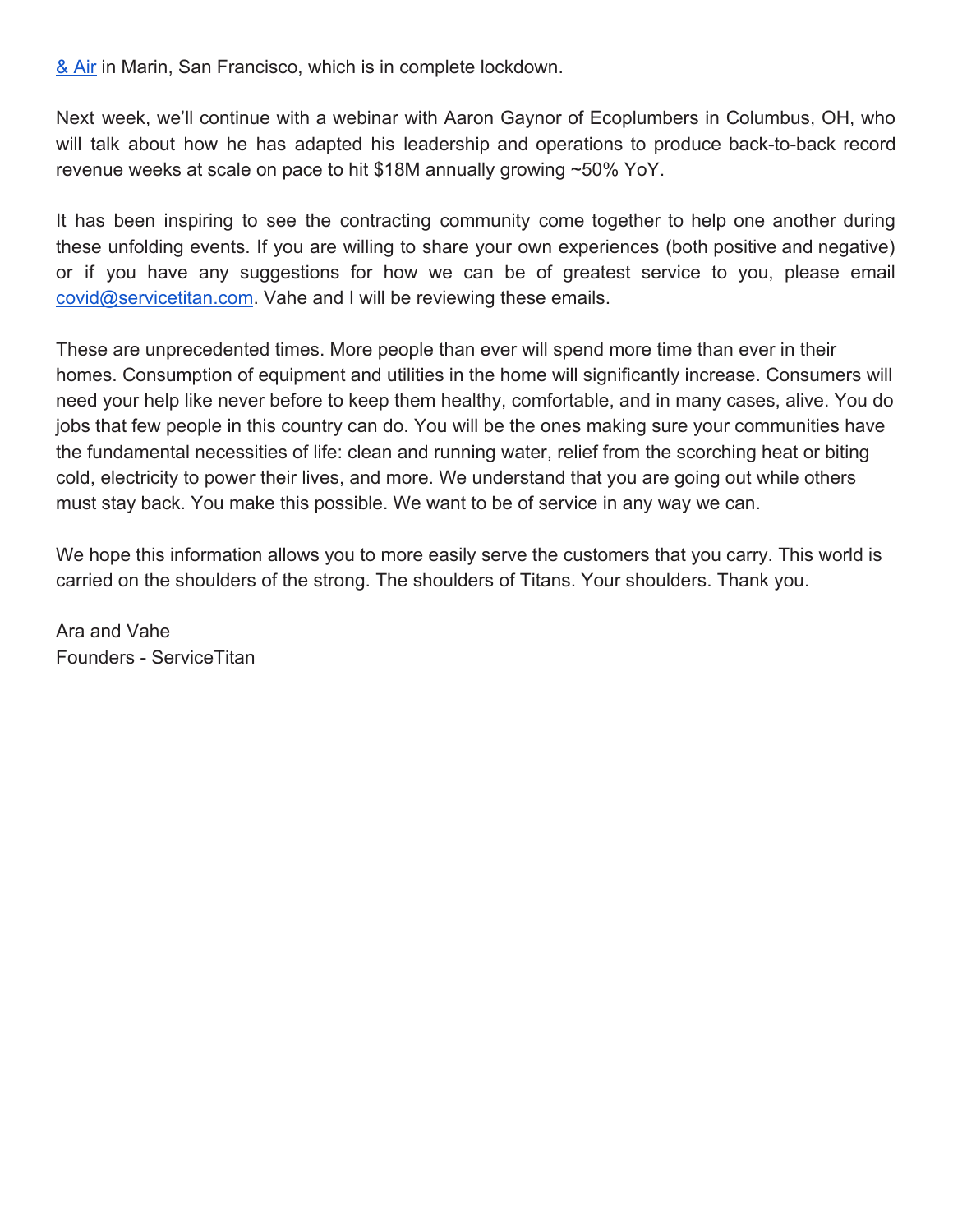**Revenue is fairly consistent**. Completed job revenue that year-to-date (YTD) was on average up 10% year-over-year (YoY) continued to be up 5% for the week of March 2nd and up 4% for the week of March 9th.



In the state of Washington, completed job revenue that was YTD up 25% YoY was down 1% for the week of March 2nd and down 5% for the week of March 9th. Given the more limited impact on other hard-hit states like California and New York, we believe weather may have also played a large role.



In the state of California, completed job revenue that was YTD up 15% You was down 1% for the week of March 9th. While this may seem significant, we have seen greater fluctuations than this from weather changes alone.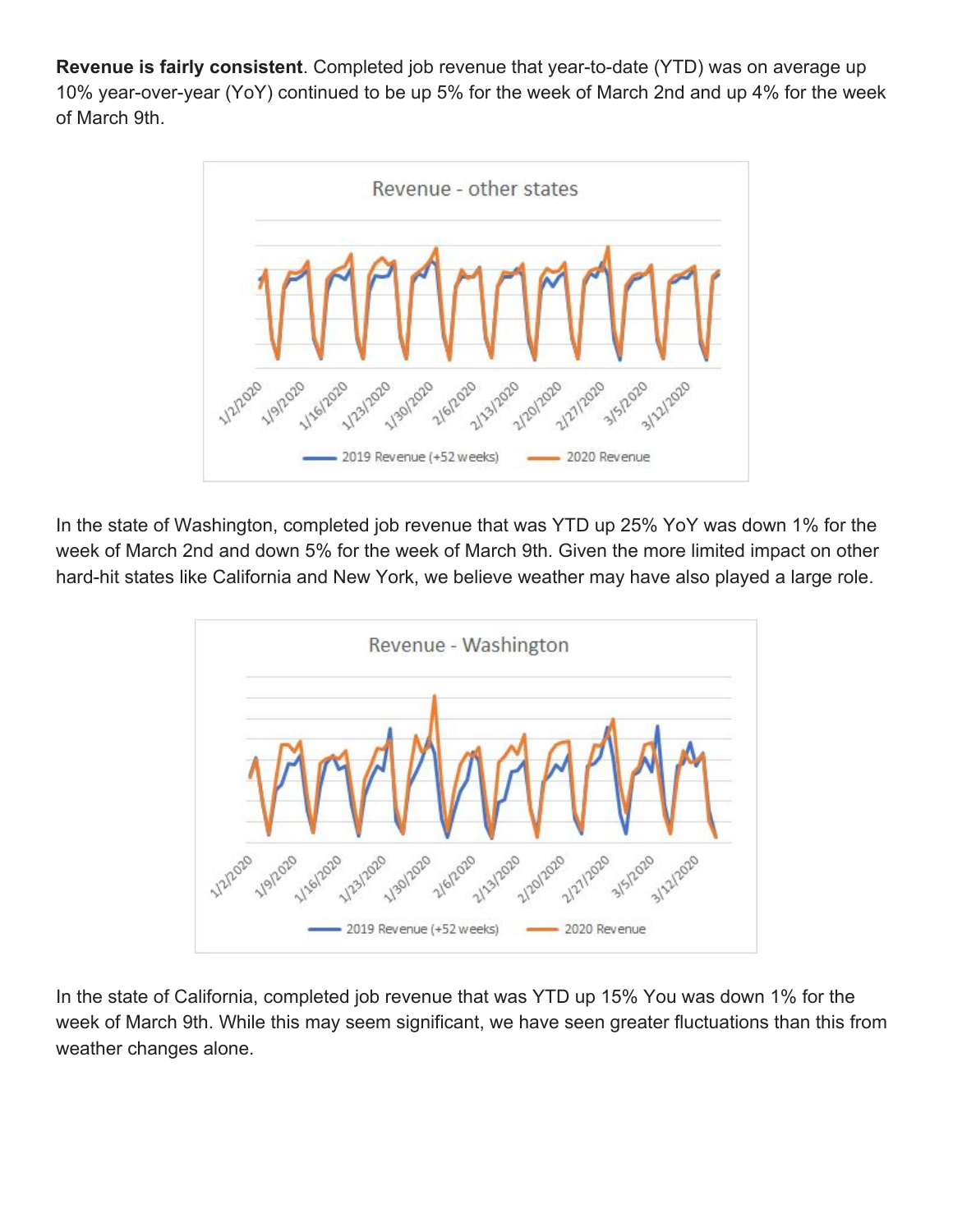

## **A spike in cancelations was observed following the first COVID-19 death but quickly leveled**

**off.** Though a 150% spike in job cancelations was observed on March 2, 2020 – the Monday following the first death in the US – this trend did not continue and job cancelations quickly reduced back down to their normal levels within days.

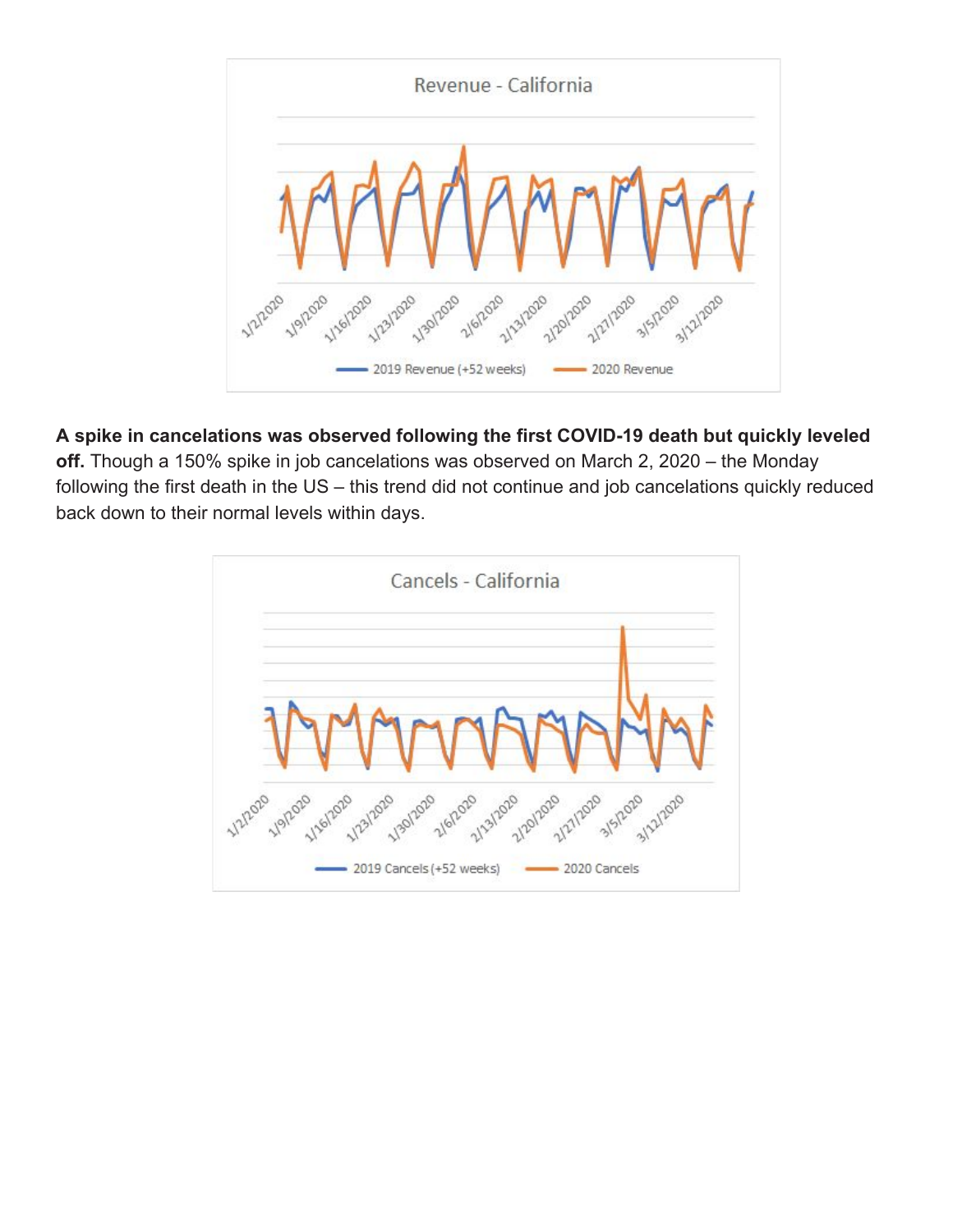**Future jobs on the books and incoming leads are up over last year in most places even though revenue stays fairly constant:** The number of future jobs on the books, which was up 3.5% nationally on average since the beginning of the year, continues to be up 2.5%. Larger drops have been observed in the state of Washington with YoY variations of -15%, but otherwise there has only been a 6% drop in the state of California, a 4% drop in the state of New York, and incoming lead calls are only down 2% globally.



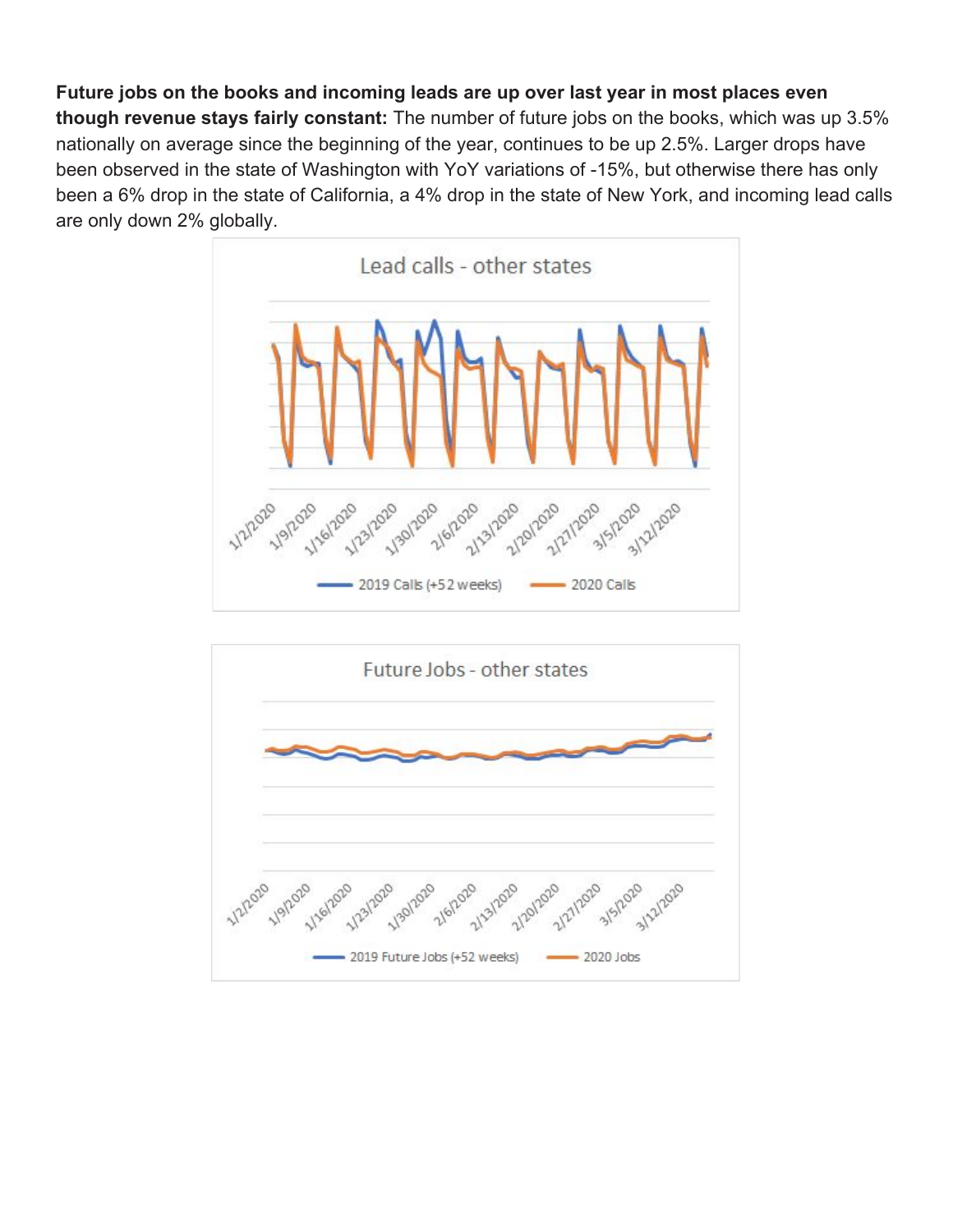